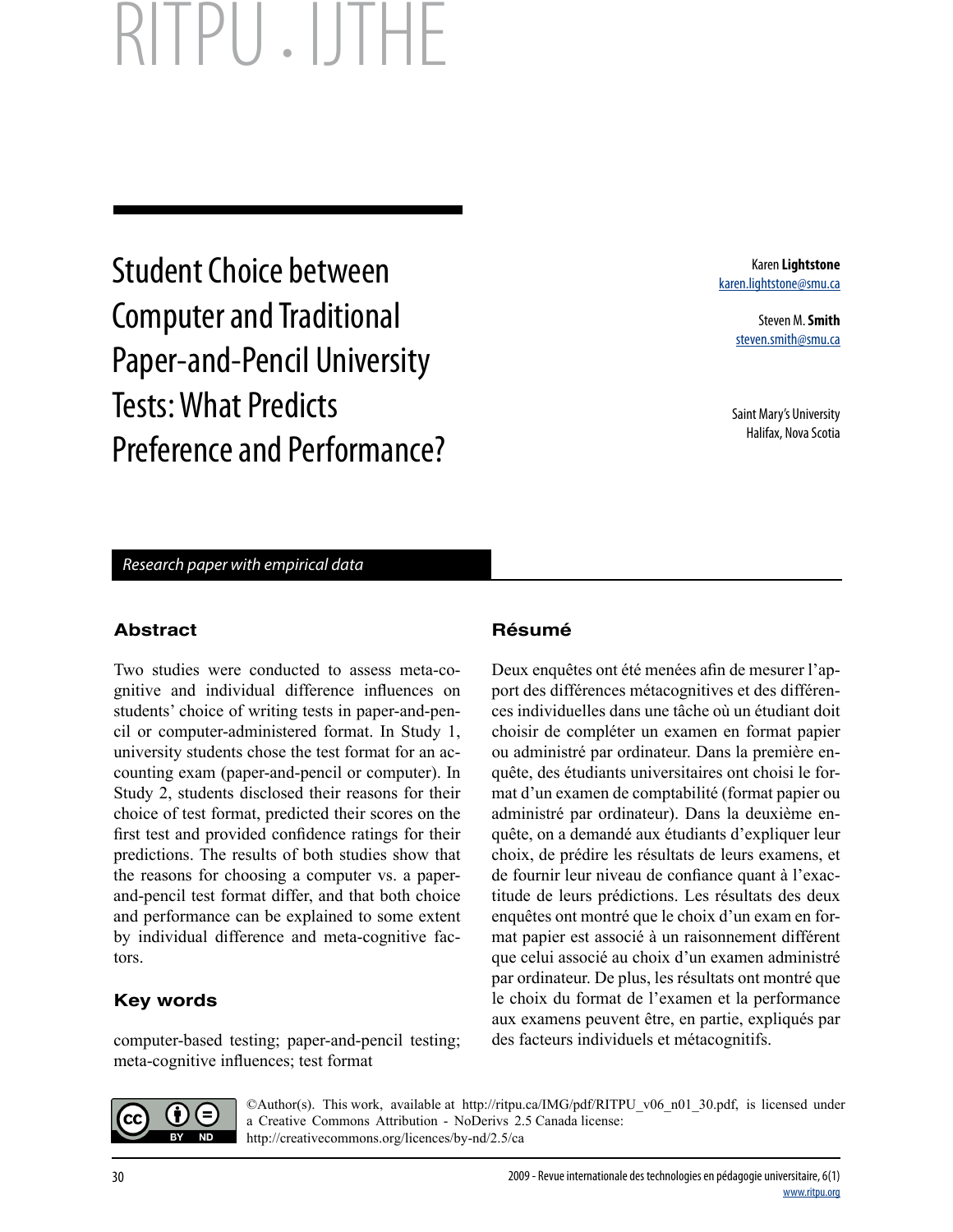#### **Student Choice between Computer and Traditional Paper-and-pencil University Tests: What Predicts Preference and Performance?**

The migration of many graduate school entrance examinations from paper-and-pencil to computer format has resulted in a flurry of other computeradministered tests. The Graduate Record Examination (GRE) is probably the most well known graduate school exam to offer a computerbased format, beginning in 1992. Since then the Graduate Management Admission Test (GMAT) and Medical College Admission Test (MCAT) have become computer-based, although the Scholastic Aptitude Test (SAT) and Law School Admission Test (LSAT) are still written with paper and pencil. The trend toward computer-based testing began in 1982 when The American College in the U.S. began offering computerized tests to its students. The American College is a distanceeducation institution that provides financial services training. Before it began offering computerized tests, students could write the tests only twice a year and had to wait six weeks for their results (Bugbee & Bernt, 1990).

The ease with which computers and the Internet can provide testing, combined with the inherent flexibility in terms of item type and scoring, have made computer-assisted testing a popular choice by educators and others (Anderson, 2003; Zenisky & Sireci, 2002). For example, computer-administered testing is widely used to assess second language learning (e.g., Chalhoub-Deville & Deville, 1999; Chapelle, 2001; see Wainer et al., 2000, for a review) and to select personnel in the military and corporate worlds(Anderson, 2003). This popularity is not surprising, as the benefits of using computers for testing are well documented: flexible assessment times and locations (Bugbee, 1996; Bugbee & Bernt, 1990; Peterson & Reider, 2002; Wood, 1984), immediate feedback to candidates (Bugbee, 1996; Bugbee & Bernt, 1990; Peterson & Reider, 2002; Rabinowitz & Brandt, 2001; Wise & Plake, 1990; Wood, 1984), shorter time to administer to large numbers of test takers (Rabinowitz & Brandt, 2001; Wise & Plake, 1990), the ability to collect additional information about respondents (Wise & Plake, 1990; Wood, 1984) and more recently, low administration cost (Peterson & Reider, 2002).

Despite the popularity of computer-based testing, relatively little research has been done on the differences between computer and paper-and-pencil testing. Moreover, the research that has been conducted has generally focused on one of two approaches to testing procedures: a computer-*based* approach, or a direct copy of paper-and-pencil tests but delivered via computer (which is the focus of this paper); and a computer-*adapted* approach, which changes the nature of the questions according to the test taker's response (e.g., becoming more difficult with each correct response).

Interestingly, little research has focused on computer-*based* testing, perhaps because most people believe that if the items are identical, then the testing mode is irrelevant. Contrary to this theory, Bugbee and Bernt (1990) found that test takers at The American College performed better on computerized tests than their counterparts who took paper-and-pencil tests. Similar results were found by Parshall and Kromrey (1993) in their examination of the pilot test of the computerized GRE. Ployhart, Weekley, Holtz and Kemp (2003) also found better performance on Web-based than paper-and-pencil tests, as did a nineteen-month study of students at a U.K. university (Bocji & Greasley, 1999).

On the other hand, Green, Bock, Humphreys, Linn and Rekase (1984) concluded that students tend to perform better on paper-and-pencil examinations, and Russell (1999) as well as Russell and Haney (1997) found that computer-administered mathematics tests underestimated student ability. Smith and Caputi's research (2004) focused on attitudes toward computerized testing. They devised a scale to assess test takers' reactions to a computerized versus a traditional paper-and-pencil environment. Factor analysis revealed two significant factors regarding perceptions about computer-based testing: (1) ease of use and (2) confidence in compu-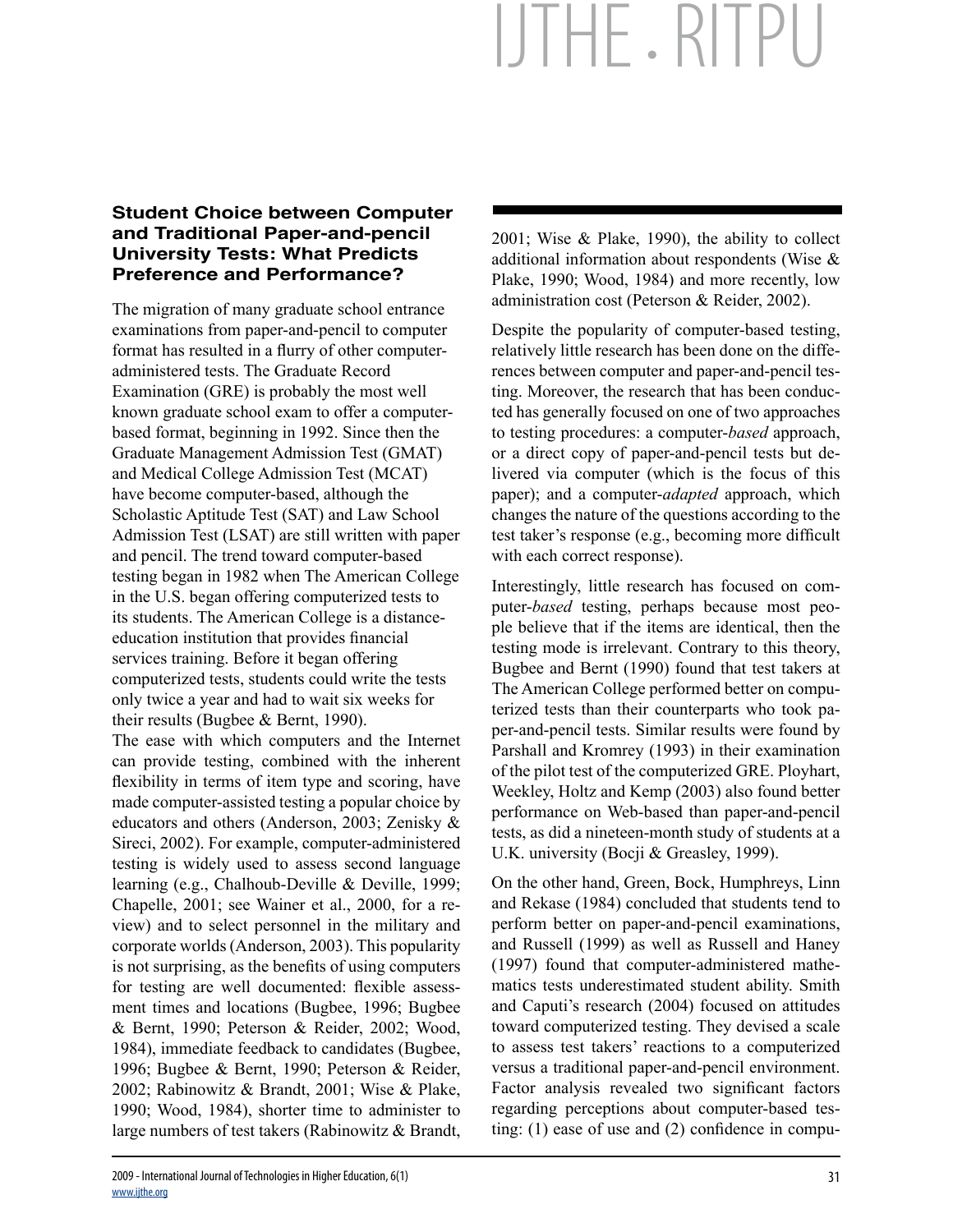ter-based testing (Smith & Caputi, 2004, p. 417). They also found that practicing computerized tests before the actual testing was an important factor in test taker confidence. However, Glowacki, McFadden and Price (1995) and Baird and Silvern (1992) found no significant differences between the two test modes. Finally, Potosky and Bobko (2004) found that test equivalency usually depends on the content (e.g., math, verbal or spatial) and timing (timed versus un-timed) of the test. Thus, it is not clear which testing format is superior, or whether there is any measurable difference.

Other researchers have suggested potential explanations for why results vary. Wood (1984) proposed that computerized tests may be less supervised, allowing greater opportunities for cheating. Alternatively, computerized testing may be affected by the student's ability to use and feel comfortable with the computer or testing software (Gershon & Bergstrom, 1991; Lee, 1995; Wood, 1984). Third, several researchers have raised concerns about whether the various testing modes are examining the same items (Lee, 1995; Peterson & Reider, 2002; Wise & Plake, 1990; Wood, 1984). Fourth, Bugbee and Bernt (1990) reported that some students complained about the usability of computer equipment and its performance. Indeed, the Educational Testing Service lost the right to administer the GMAT due to technical glitches (Merritt, 2003). Finally, previous studies have sometimes failed to use "real" test takers (Ployhartet al., 2003). Ployhart et al. argue that "theoretical and practical reasons thus require an examination of Web-based tests in the actual sample and context for which they are ultimately to be used" (2003, p. 735).

Recognizing the concerns over the move to computer-based testing, the Insurance Institute of America (IIA) and the American Institute for Chartered Property Casual Underwriters (CPCU) made the transition from paper-and-pen testing to computer-delivered testing at a very cautious pace (Oakes, 1999). They began with a six-month pilot test offering exams on computer that were identical to the paper exams, except that students would

enter their essay answers by computer. Over a subsequent two-year period, they moved entirely to computers and changed the exam format from essay to multiple choice and short answer. Oakes, Senior Vice President of Examinations, indicated that during the phase-in period they did receive some requests from exam takers, particularly those over 50 years old, who either were not computer literate or could not type fast enough to complete the exam in the allotted time period (D. Oakes, personal communication, May 8, 2006). However, no data was kept on the impact on students of the move to computers. Nonetheless, the IIA and CPCU exams are not mandatory. Therefore, it is not known whether some potential students were dissuaded by the computer-only environment.

Therefore, despite the fact that computer-based testing has been conducted for many years, a number of questions remain. Does the performance of some students vary as a function of test mode? Are some students disadvantaged by computer-based testing compared to their computer confident peers? To our knowledge, no studies have explicitly focused on the impact of meta-cognitive aspects on computer-based test performance. We have attempted to address these two issues in the present research.

### **The Role of Meta-Cognition**

Broadly, meta-cognition refers to what we know about our own cognitive processes (Flavell, 1979; Hacker, 1998). A number of meta-cognitive processes could be at play when students make decisions about the test format or make predictions about their test performance. For instance, metacognitive factors may play a role when people evaluate their mastery over the to-be-tested material (i.e., make judgments about knowing), assess the advantages and disadvantages of computer versus pencil-and-paper tests for the specific material, and make a choice that presumably leads to an optimal outcome.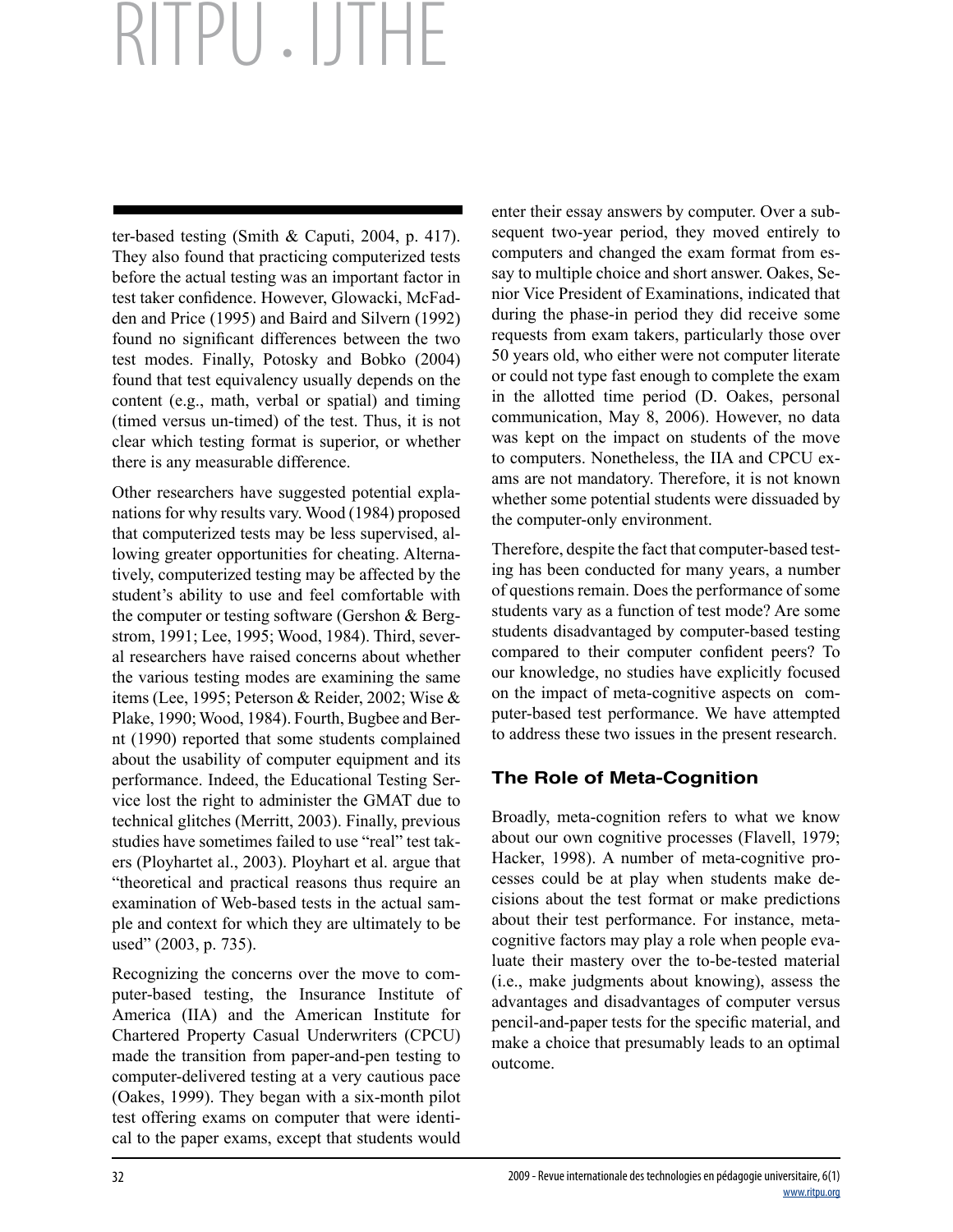In addition to these meta-cognitive factors, individual personality differences (i.e., individual differences) could also play a role in meta-cognitive processes, choice of test format and performance. Individual differences are distinct from meta-cognitive factors, as meta-cognition refers to people's reflections on their own cognitive processes, whereas individual differences relate to more stable personality dimensions.

Specifically, three individual difference measures that could complement meta-cognitive measures include the Need for Cognition Scale (Cacioppo, Petty, & Kao, 1984), the Personal Need for Structure Scale (Neuberg & Newsome, 1993) and the Need to Evaluate Scale (Jarvis & Petty, 1996). The Need for Cognition (NC) scale (Cacioppo et al., 1984) is well validated and widely used for assessing people's preference for engaging in effortful cognitive tasks. People with high need for cognition (high NC) prefer complex, cognitively demanding tasks, whereas individuals with low need for cognition (low NC) prefer simpler, more straightforward tasks. This may translate into preferences for certain types of test formats. For instance, to the extent that individuals perceive that computer-based tests involve more cognitive resources, those with high NC may be more likely to choose computer-based tests and be more comfortable with that format compared to those with low NC.

The Personal Need for Structure (PNS) scale was developed to assess individuals' preferences for a simplified structure. Specifically, people with high PNS tend to view objects and situations in simple rather than complex ways. In addition, people with high PNS prefer to apply existing structures (e.g., schemas, scripts) to new situations, and they are uncomfortable in situations where such structure is lacking (Leone, Wodglin, & Wallace, 1999; Neuberg & Newsome, 1993). The PNS scale is designed to assess people's preferences for order and predictability in their personal and social worlds. Thus, as with Need for Cognition, PNS may play a role in people's decisions about test taking. To the extent that individuals have high PNS, they may be more likely to choose a test format with which they are more comfortable or have more experience.

The Need to Evaluate Scale (NE; Jarvis & Petty, 1996) is designed to assess an individual's chronic tendency to engage in evaluative responding. This well-developed and validated scale has demonstrated that people whose scores reflect a high need to evaluate are more likely to report attitudes toward a variety of topics, have more evaluative thoughts during the day, and make evaluations when encountering new social objects (Jarvis & Petty, 1996). People with high NE may be more likely to choose computer-based tests because they tend to provide immediate evaluations, unlike paper-andpencil tests.

## **Overview of Research**

The purpose of the research described here was threefold. First, we wanted to assess the meta-cognitive reasons students give for choosing a particular test format. We suspect that test format choice reflects an estimation of the extent to which the material has been mastered (i.e., meta-comprehension; Maki & Berry, 1984) and a judgment as to which test format would maximize performance. This judgment probably consists of an evaluation of computer skills, an assessment of comfort with each testing format, and an assessment of comfort with change. A careful look at the meta-cognition and education literature reveals little empirical research in this specific area, and to our knowledge, this paper is the first to explore the issue of metacognitive factors in test-format choice.

A second goal of this research was to explore the role of individual differences in people's choices to write exams in either paper-and-pencil or computeradministered format. It has been demonstrated that performance can differ across test administration formats. Thus, we examined the personality characteristics Need for Cognition, Personal Need for Cognition, and Need to Evaluate. These measures have been previously tested and are well documented in the literature as valid and reliable. In order to maximize the utility and predictive ability of our research findings, we ensured that identical condi-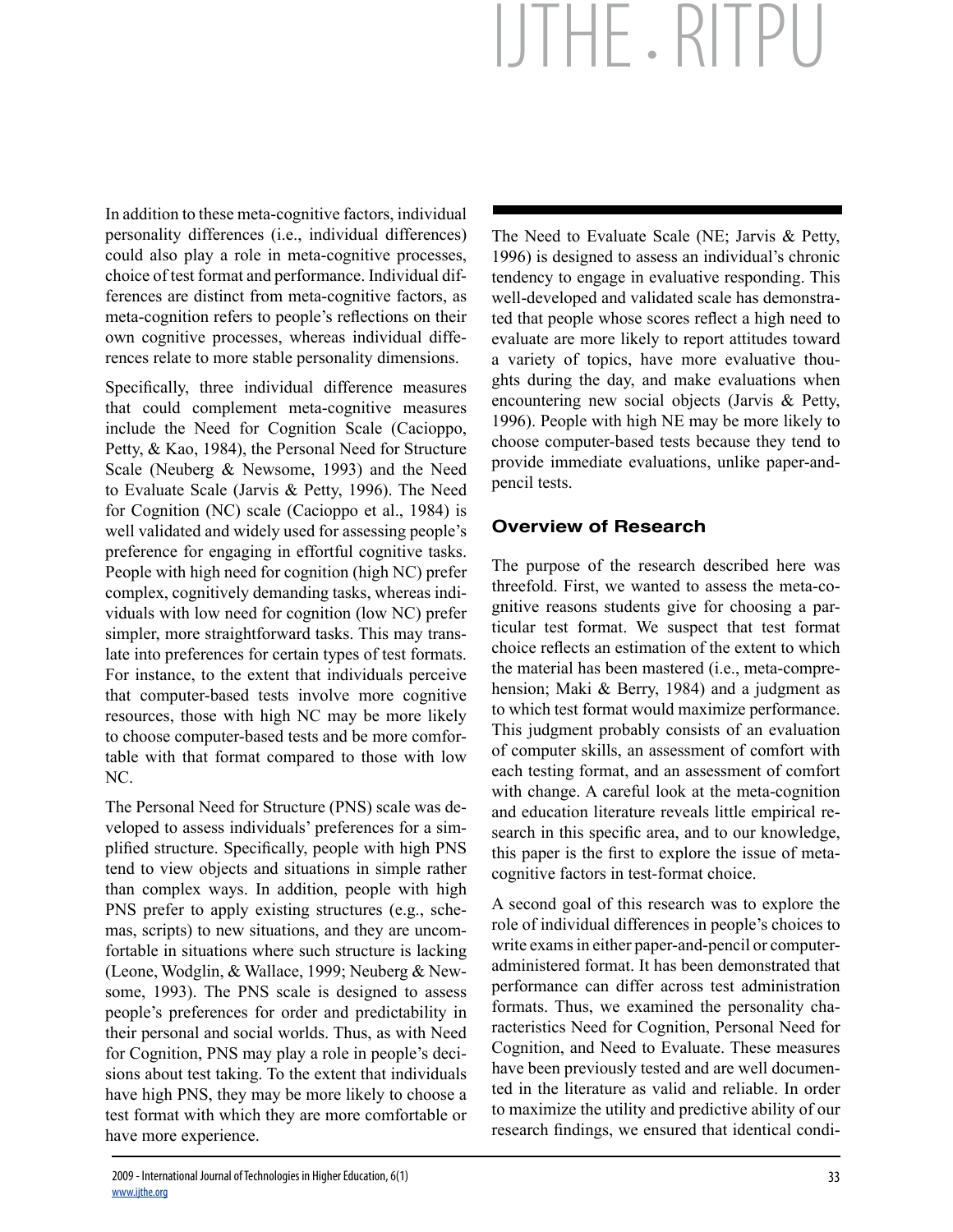tions were applied to the two studies. Thus, all tests were proctored to ensure that cheating would not be an issue. In addition, practice tests on computer were available to all students to ensure that they were familiar with the system. All students had at least minimal computer skills, and the computer hardware was standardized. We also used identical multiple-choice questions for both computerbased and paper-and-pencil tests. Furthermore, the questions were presented in the same order and computerized test takers were free to return to previous questions and change their answers. Finally, all test takers were university students enrolled in a second-year undergraduate financial accounting course. The course is a requirement for all commerce students regardless of their intended area of concentration. We feel that these conditions provided a viable and defensible approach to studying the preference for, as well as potential performance differences in, computer versus paper-and-pencil test administration.

In Study 1, students were given the opportunity to write two exams in either paper-and-pencil or computer format and to describe the meta-cognitive reasons for their decision. In Study 2, students in a subsequent offering of the same accounting course chose the test format for two exams, described the meta-cognitive reasons for their decisions, predicted their scores and assessed their confidence in these predictions. We also obtained actual test scores for this sample, allowing us to measure the accuracy of their predictions and evaluate the effectiveness of their meta-cognitive processes.

## **STUDY 1**

#### **Methods**

#### *Participants*

The participants were 162 students enrolled in an Introductory Accounting course (out of 191 registered). They completed both course exams and completed questionnaires measuring their metacognitive processes. Data on gender was not collected, but of the students registered in the class, 116 were male and 75 were female. Nonetheless, in an attempt to determine whether paper versus computerized test takers differed, the total population (i.e., all 191 students registered in the course) was examined. Students who switched formats were not included in this examination because they would appear in both groups. No significant differences in grades were noted between pencil-and-paper and computerized test takers. Gender had no significant effect on test scores either. However, t-tests indicated that women scored better on the assignment component of the course  $(M = 17.51$  for males and *M* = 18.90 for females;  $t = 2.44$ ,  $p < .05$ ) as well as on the final grade (*M* = 64.21 for males and *M*  $= 68.27$  for females;  $t = 1.97$ .  $p < .05$ ). Because assignment grades are based on completion of the work, this suggests that women complete more assignments than males do.

#### *Materials and Procedure*

Participants' reasons for choosing the paper-andpencil versus computer-based exam were assessed at the end of the course during teaching evaluations. The students wrote two exams during the course, and students had the option of writing a paper-andpencil or computer-based version. The course instructor told the students that she was studying the computer-based exam process. Students were told that the computer-based exam would have the same content as the paper-and-pencil exam, and that the marking would be done by computer and double checked by the instructor. Students had to sign up for spaces in university computer labs in order to write the exam by computer. They were told that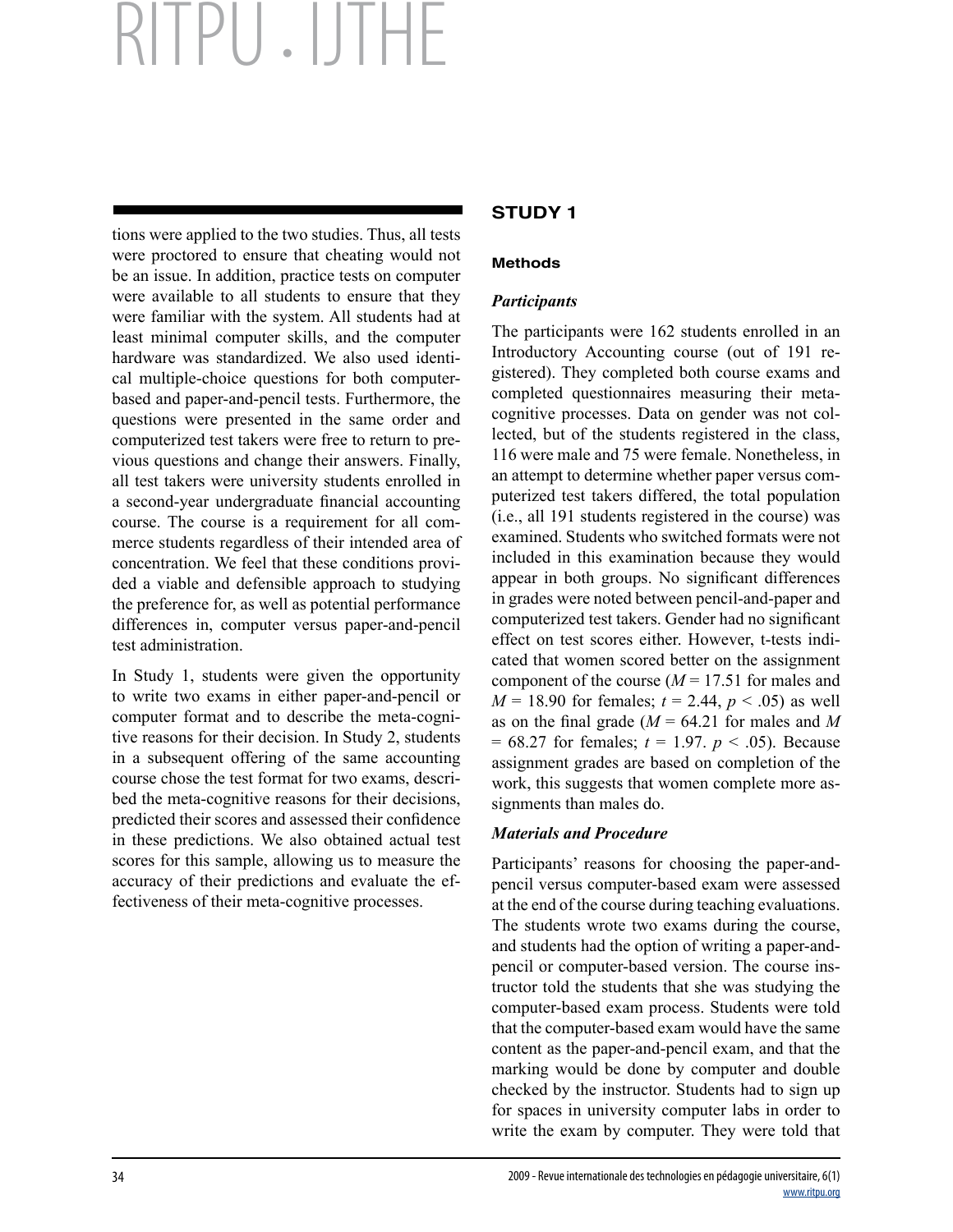the choice to write by computer was completely optional, but that because many professional exams are computer-based, this format would provide useful practice.

At the end of the course (and after having written the two exams), students were asked to anonymously indicate which version of the test they chose for the first exam and the reason for that choice. Next, participants were asked to indicate their choice for the second exam, their reasons for that choice, and their reasons for changing from paper-and-pencil to computer (or vice versa) for the second exam (if applicable).

### **Results**

For the first exam, 89 participants chose the paperand-pencil exam, whereas 73 chose the computerbased exam. For the second exam, eight students who wrote the paper-and-pencil exam switched to a computer exam. Twenty-two students who wrote the computer exam switched to a paper-and-pencil exam. Four students who wrote the first exam did not write the second exam and their data were excluded from our analyses.

### *Coding of open-ended responses*

In all, 158 participants provided a total of 205 reasons for choosing the paper-and-pencil over the computerized version for the first exam, and 150 participants reported 151 reasons in all for their choice for the second exam. Although 30 students changed their exam format choice from the first to the second exam, only 17 provided reasons for that change. Their reasons were categorized by the themes reflected in their responses. Statements were coded by two independent raters. The 373 statements describing students' reasons for their choices fell into approximately 20 categories.

### *Reasons for choosing the exam format*

The reasons that students provided for their choice for the first exam are summarized in Table 1 (columns 1 and 2). We separated the reasons provided by those who chose the paper-and-pencil format from those who chose the computerized format. As illustrated in Table 1, the most common response (37%) for those who chose the paper-and-pencil format (n = 89) was greater comfort with this arrangement than with computers. An additional 24% of respondents mentioned that they were uncomfortable with computers. A further 20% expressed concerns about potential technical problems or computer glitches. Thus, the vast majority of comments reflected comfort with the test format and concerns about working with computers. Other concerns centered on the ability to understand the items (7%) or make changes (6%). Finally, a number of students (16%) believed, incorrectly, that the computer format would preclude them from using scrap paper to perform calculations (Table 1).

A majority of the 73 students who completed the computer-based exam noted the benefits of receiving immediate feedback on their test performance (55%) as the reason for choosing this test format (Table 1 – columns 3 & 4). A substantial percentage of students (40%) mentioned that the novelty of computer-based exams was appealing. Students also indicated that the computer exam was easier to follow (10%), that they were more comfortable with computers (14%) and that it was good preparation for future exams, such as the GRE and GMAT (10%).

For the second exam, of the 151 reasons provided, 73 were "same as above." In other words, people were reiterating their reasons for choosing the first exam. Many students who actually wrote reasons simply repeated the reason they had provided for the first exam. Finally, many of the reasons provided were actually reasons for switching from paper-and-pencil to computer (or vice versa). In other words, participants did not provide a reason for their choice for the second exam, but rather why they switched formats. For those who did not switch, the pattern of reasons was very similar to that found in Table 1, so we have not presented these results in detail.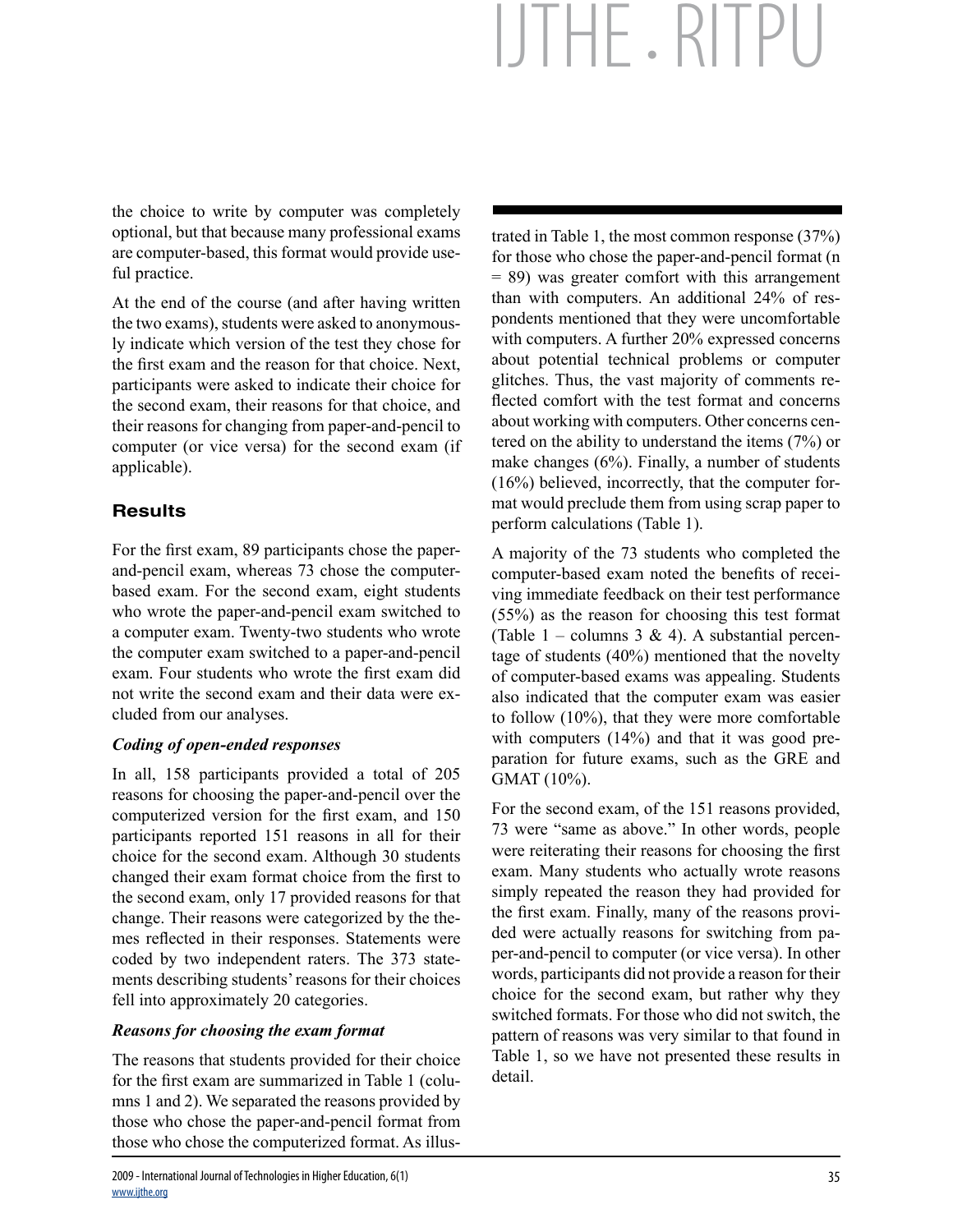#### *Reasons for change*

As indicated above, 30 participants switched test formats from the first to the second exam, and they reported a number of reasons for doing so. Some students reported that their poor performance on the first test prompted them to try a change of format in the hope that the format change might produce better test performance. Other students reported wanting to change because the computer format provided faster feedback or because they were more familiar with the paper-and-pencil format.

### **Discussion**

Overall, the reasons provided for choosing each test format were quite different, and they shed some light on the psychological processes that occur when students assess their mastery of the material to be tested, evaluate their comfort with computer technology and estimate which test format will optimize their test performance. However, despite these insights, a number of other factors are likely to influence the choice of test format and performance. Importantly, in Study 1, we did not assess actual student performance on the exams, differences in test format or meta-cognitive factors, or individual differences. We therefore conducted a second study to confirm the results of Study 1, and in an attempt to explore the potential role of some additional individual difference factors as well as the impact of these factors on performance.

## **STUDY 2**

#### **Overview**

The purpose of Study 2 was threefold: 1) to examine further meta-cognitive aspects of participants' decisions to choose paper-and-pencil versus computer-based testing; 2) to explore the potential roles of individual difference variables in these decisions and in performance; and 3) to explore whether predictions of test performance and actual test performance varied across the students who provided reasons for their choice of test format. Thus, in Study 2, participants disclosed their reasons for the choice of test format, predicted their scores on the first test, and provided confidence ratings for their predictions. Participants also allowed us to collect their actual test scores in order to determine the accuracy of their predictions. Finally, participants completed questionnaires based on specific individual difference measures, namely the Need for Cognition Scale, the Personal Need for Structure Scale, and the Need to Evaluate Scale. We predicted that people with high need for cognition would find a computer-based exam more challenging and interesting than a paper-and-pencil exam.Alternatively, low NC participants would prefer the more familiar paper-and-pencil tests. Since the PNS scale is designed to assess people's preferences for order and predictability in their personal and social worlds, we predicted that personal need for structure would predict test format choice such that people with high PNS would prefer the paper-and-pencil exam to the computer-based exam. With respect to the Need to Evaluate Scale, we predicted that people who score highly on this measure would be more likely to provide specific reasons for their choice of using the paper-and-pencil versus the computerbased exam. We also predicted that they would be more likely to take the computer exam because of the rapid feedback.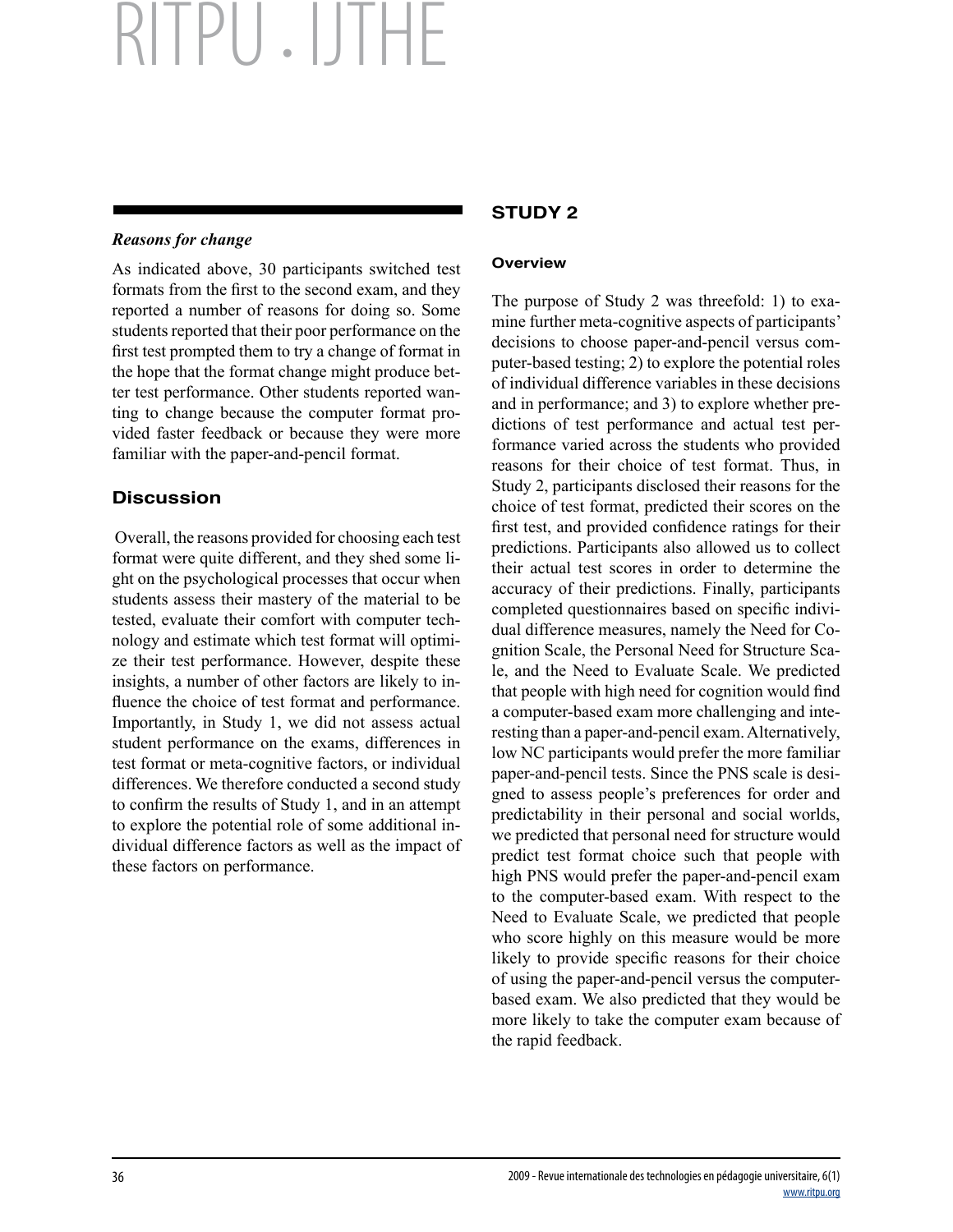#### **Method**

#### *Participants*

A total of 88 out of 105 students who were registered in an Introductory Accounting course (48 male, 37 female and three unreported) participated in the first part of Study 2. All 88 participants provided data on predicted and actual grades, along with confidence ratings about their prediction. Seventyone of the students in this group provided individual difference data. A subset of 43 participants provided additional information on their predicted grades, actual grades and judgments of confidence (20 male and 23 female).

#### *Materials and Procedure*

Data were collected in several phases. After the first test, participants were asked to estimate their test grade (from 0% to 100%). In addition, participants were asked to indicate how confident they were that their estimate was accurate (also on a scale from 0% to 100%). In the second phase, participants completed a questionnaire addressing their reasons for choosing the test format. Finally, participants were asked to complete a series of personality measures.

The Need for Cognition Scale is a balanced 18-item scale that has been well developed and validated in previous research (Cacioppo et al., 1984). Participants responded to items such as, "I only think as hard as I have to," (reverse scored) and, "I prefer complex to simple problems," on a 1 (Extremely Uncharacteristic) to 5 (Extremely Characteristic) Likert-type scale. Negatively keyed items were reverse scores and responses were averaged. High scores reflect a high need for cognition. Scores ranged from 1.94 to 4.78 with *M* = 3.30 and *SD* = 0.62. Observed internal reliability was good (alpha  $= .79$ ).

The Personal Need for Structure scale is a frequently used, validated and balanced 12-item scale with four reverse keyed items (Neuberg & Newsome, 1993). Participants responded to items such as, "I enjoy being spontaneous," (reverse scored) and, "I hate to change my plans at the last minute," on a 1

(Strongly Disagree) to 6 (Strongly Agree) Likerttype scale. All items were averaged to obtain the overall score. PNS scores ranged from 1.77 to 5.50 with  $M = 3.67$  and  $SD = .85$ . Observed reliability of the scale was good (alpha  $=$  .79). High scores reflect a strong personal need for structure.

The Need to Evaluate scale is a reliable and valid 16-item scale with six negatively worded items (Jarvis & Petty, 1996). Participants responded to questions such as, "I prefer to avoid taking extreme positions," (reverse scored) and, "I form opinions about everything," on a 1 (Extremely Uncharacteristic) to 5 (Extremely Characteristic) Likert response scale. All items were averaged to obtain the overall score. High scores reflect a strong need to evaluate. Need to Evaluate ranged from 1.94 to 4.44 with  $M = 3.25$  and  $SD = .59$ . Observed reliability of the scale was good (alpha  $= .80$ ).

### **Results**

Of the 71 participants who provided reasons for their choices, 50 chose the paper-and-pencil exam, whereas 21 chose the computer-based exam. Only four participants changed from paper-and-pencil to computer or vice-versa. Data were coded as in Study 1. The 71 participants reported a total of 78 reasons for their choice of exam format for the first midterm.

#### *Reasons for choosing the exam format*

The reasons provided for the choice for the first exam are summarized in Table 2. As in the first study, we separated reasons for choosing the paper-and-pencil exam (columns 1& 2) from reasons for choosing the computer-based exam (columns  $3 \& 4$ ). As shown in Table 2 (columns 1 and 2), the reasons cited for choosing the paper-and-pencil exam are similar to those in Study 1. Students reported being more comfortable with this format, that they liked that they could do hand calculations and make changes and that they had concerns about technical issues. Students who chose the computer-based exam did so primarily because they could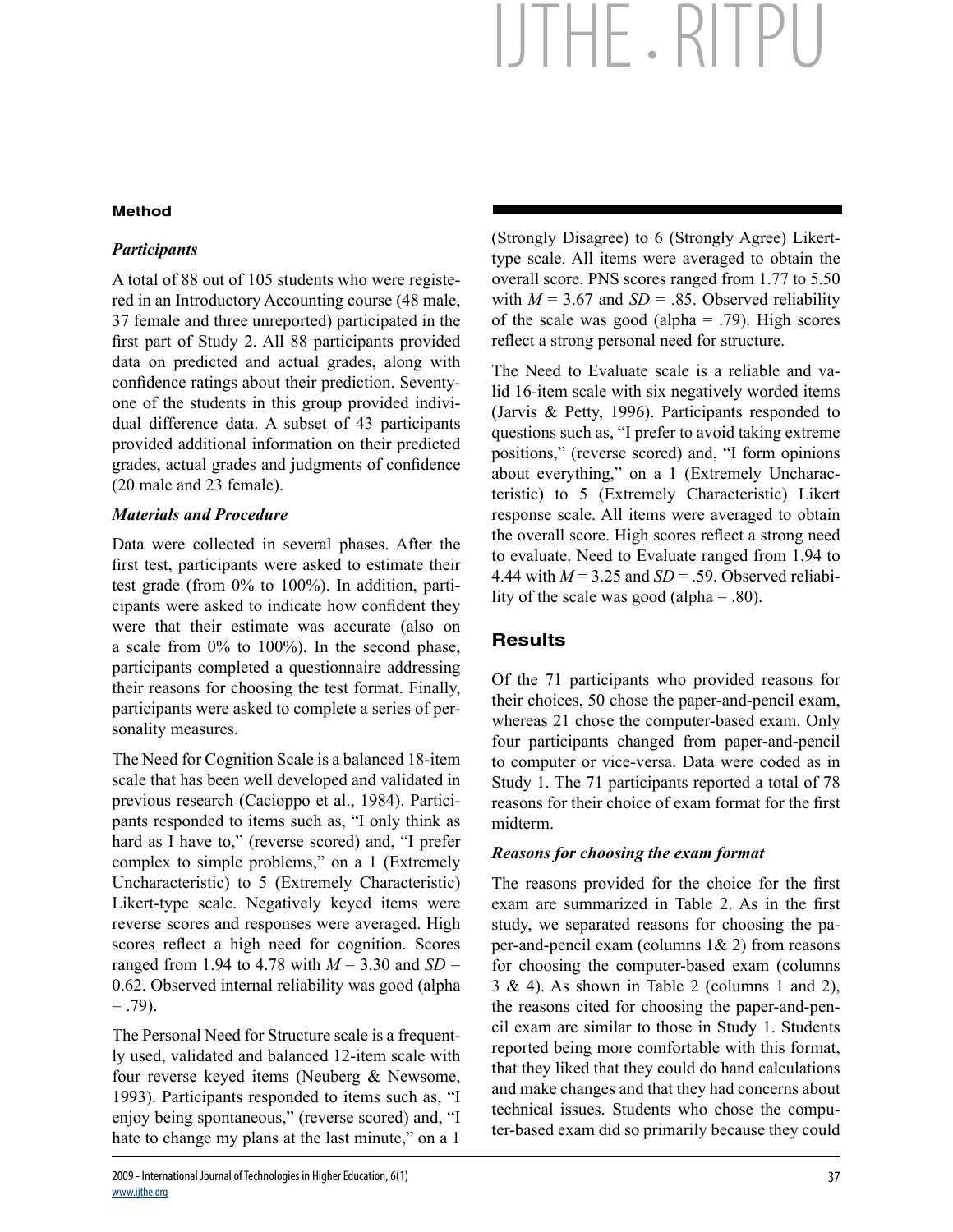have immediate access to their grades, for the novelty, to prepare for the future, and because they were comfortable with computers.

Participant's reasons for their choice for the second exam mostly paralleled their reasons for choosing the first exam format. As a result, 47 of the 71 total reasons provided were "same as previous." Only four participants switched formats between exams, and they did so for novelty reasons or because they were dissatisfied with their performance on the first exam and reasoned that a change in test format might contribute to better performance on the second exam.

#### *Prediction of grades*

As described above, 78 participants provided their predicted grades on the first midterm and their confidence in their predictions, and allowed us to collect data on their actual grades in the course. Interestingly, participants who chose the computer-based exam predicted higher grades (percentage correct on the test;  $M = 78\%$ ) than those who took the paper-and-pencil exam  $(M=71\%, F_{(1, 77)} =$ 3.84,  $p = .05$ ). Although participants who wrote the computer-based exam were no more confident (*M*  $= 71\%$ ) than participants who wrote the paper-andpencil exam ( $M = 69\%$ ,  $F_{(1, 77)} = 0.28$ ,  $p = .59$ ), they did score better on the exam  $(M = 83\%$  versus 75% for computer and paper-and-pencil respectively, *F*(1, 77) = 7.09, *p* < .01). As in Study 1, gender has no effect on exam scores.

An interesting question that arises is why did students who chose computer-based tests perform better than those who chose paper-and-pencil tests? It is important to remember that the exams were identical (i.e., they had the identical questions and grading scheme). Therefore, the content of the exam cannot be the cause of any differences in grade. Does it have to do with the method of taking the exam? Or are they simply better students? Although students could choose the format for the midterm, all students had to complete hand-in written assignments as part of the overall course requirements (as was the case for the students in Study 1).

Interestingly, when the marks on the assignments were compared, students who wrote the computerbased midterm did no better on the assignments (*M* = 27.63) than those who wrote the paper-and-pencil exam ( $M = 27.11$ ,  $F_{(1, 77)} = .35$ ,  $p = .56$ ).

The final exam grades also suggest that students who wrote the computer-based exam did not have superior mastery over the material than those who chose the paper-and-pencil exam. The final exam was a paper-and-pencil exam administered during the formal final examination period. Again, as with the assignments, final exam scores did not differ significantly  $(F_{(1, 77)} = 0.38, p = .54; M = 65\%$  versus 67% for paper-and-pencil versus computer-based exams, respectively). Although there were no gender differences in test scores (see above), there were significant gender effects on assignments. As in Study 1, t-tests indicated that, although women scored better on assignments ( $M = 29.65$  for females and  $M = 25.30$  for males;  $t = -2.81$ ,  $p < .05$ ), gender was not a significant predictor on any of the other dependent measures (all  $p > .09$ ). Therefore, gender cannot explain our results. Although not conclusive, these findings suggest that the test-taking format may be important for test performance, independent of ability.

### *Personality as a predictor of decisions*

As described above, 43 participants provided data on individual difference measures and the reasons for their decisions. We conducted a regression analysis with the three individual difference measures (Need for Cognition, Need for Evaluation and Personal Need for Structure) as predictors<sup>1</sup>, and participant's choice of test format as the dependent variable (see Table 3 for correlations among all predictor and dependent measures). Surprisingly, only participant's Need for Cognition predicted choice of test format ( $B = .014$ ,  $SE = .007$ ,  $t = 2.19$ ,  $p < .04$ ; see Table 4). As predicted, the positive and significant standardized regression coefficient indicates that participants with high Need for Cognition were more likely to select the computer-based exam. However, contrary to our prediction, personal Need for Structure did not predict choice, nor did Need to Evaluate (Table 3).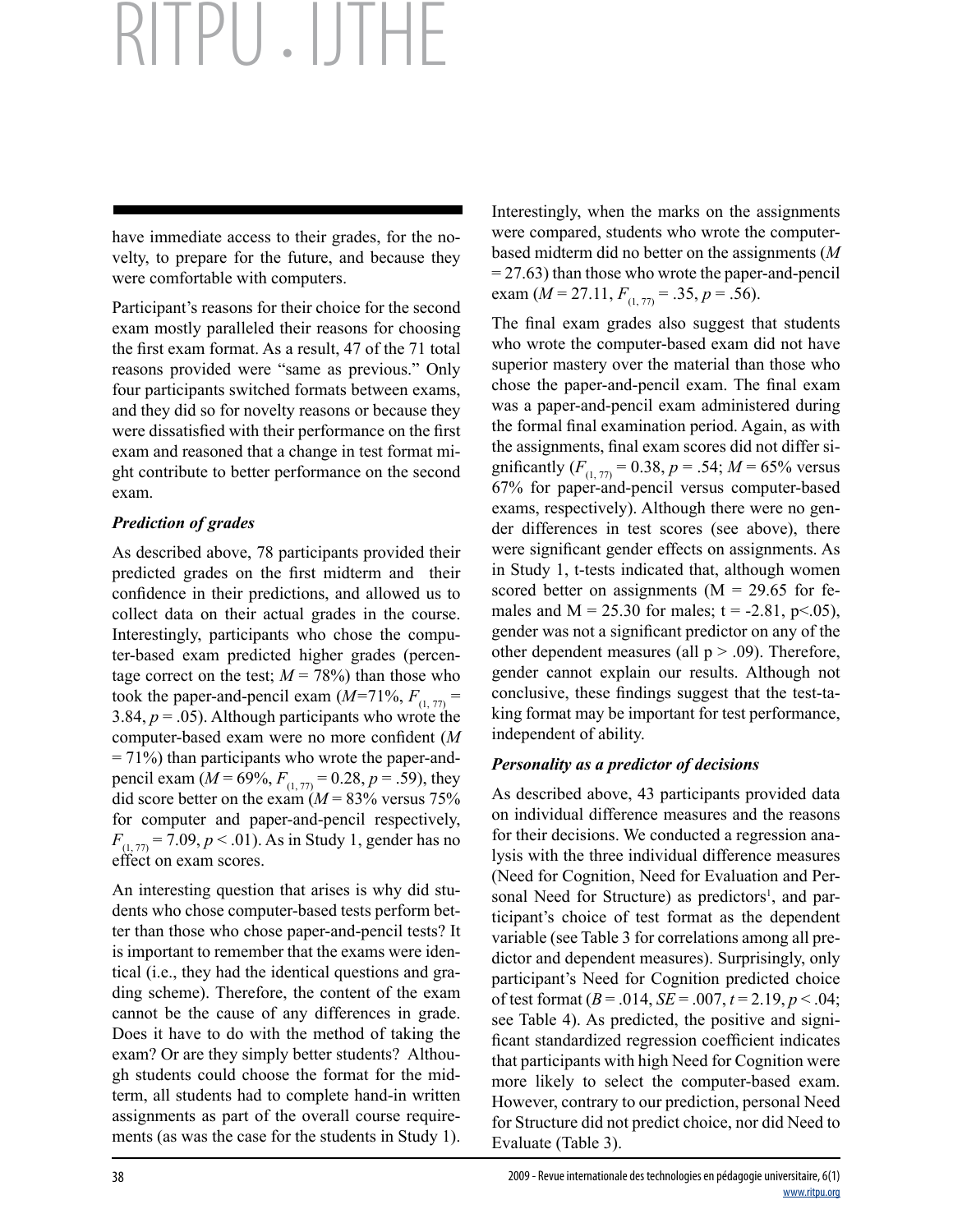In order to assess the impact of individual differences on the reasons for choice of exam format, we conducted a median split on each of the three individual difference variables and then examined the reasons listed for their choice of exam format by participants who scored high versus low on the specific measure. Providing some support for our predictions, participants with high Need to Evaluate provided more reasons for their choice (49) than participants with low Need to Evaluate (36). In addition, participants with high Need to Evaluate were more likely to indicate that they wanted to experience the novelty of the computer-based exam (eight versus none). There was only one apparent difference in the reasons provided in terms of Need for Structure: participants with high Need for Structure were more likely to indicate that their comfort with the situation was the key deciding factor in their choice of format for the midterm (53% versus 34% for low PNS participants). Finally, there was one apparent difference in terms of Need for Cognition. Supporting our prediction that participants with high Need for Cognition would choose the computer-based exam, only high NC participants indicated that they chose the computer exam format because of the novelty (9% versus 0% for low NC individuals).

#### *Individual differences in prediction of grades*

A series of regression analyses were conducted with the three individual difference measures as predictors and predicted grade, confidence or actual grade as the dependent measure. Importantly, because choice of exam format was a predictor of grades, choice of exam format was included as a control variable in all three regression equations (i.e., any effect of the individual difference variable would be independent of exam format choice).

Only Need for Cognition proved to be a reliable predictor. Specifically, Need for Cognition was a significant and positive predictor of actual grade (*B*  $= .004$ , *SE* = .002,  $t = 2.08$ ,  $p < .05$ ). The significant and positive standardized regression coefficient indicates that higher Need for Cognition scores were predictive of higher grades (Table 5). Need for Cognition was also a significant predictor of anticipa-

2009 - International Journal of Technologies in Higher Education, 6(1) www.ijthe.org

ted grades ( $B = .003$ ,  $SE = .002$ ,  $t = 1.99$ ,  $p = .05$ , indicating that higher Need for Cognition was also related to higher predicted grades (Table 6). However, Need for Cognition did not significantly predict participant's confidence  $(B = .004, SE = .002, t$  $= 1.64$ ,  $p = .11$ ; see Table 7)). Need to Evaluate and Personal Need for Structure did not predict any of the dependent variables (Tables 5–7)).

## **General Discussion**

#### **Summary and Implications**

The purpose of these two studies was first to assess the meta-cognitive reasons students have for choosing a particular test format, and second to explore the role of individual differences in students' choices to write exams in either paper-and-pencil or computer-administered format, as well as the impact of this choice on performance. In our sample, students who opted for computer-based tests did so because they perceived the immediate feedback (i.e., grade) to be an important advantage over paper-and-pencil tests, which take longer to grade. These students also said that they were comfortable with computers and were willing to try something new. Students who opted for paper-and-pencil exams expressed discomfort with computer technology or concerns that technical glitches might affect their performance. Of the students who changed from one test format to another, some thought that trying a new test format might contribute to superior performance on the second exam.

Study 2 allowed us to examine whether students' choices of test format were associated with their test performance. We found that students who took the computer-based test had a higher mean score than students who took the paper-and-pencil test. However, this does not seem to reflect a difference in the quality of the students who chose to write paper-and-pencil versus computer-based exams, as the assignment and final exam marks did not differ between the groups. This difference in mean score could reflect the greater comfort of students who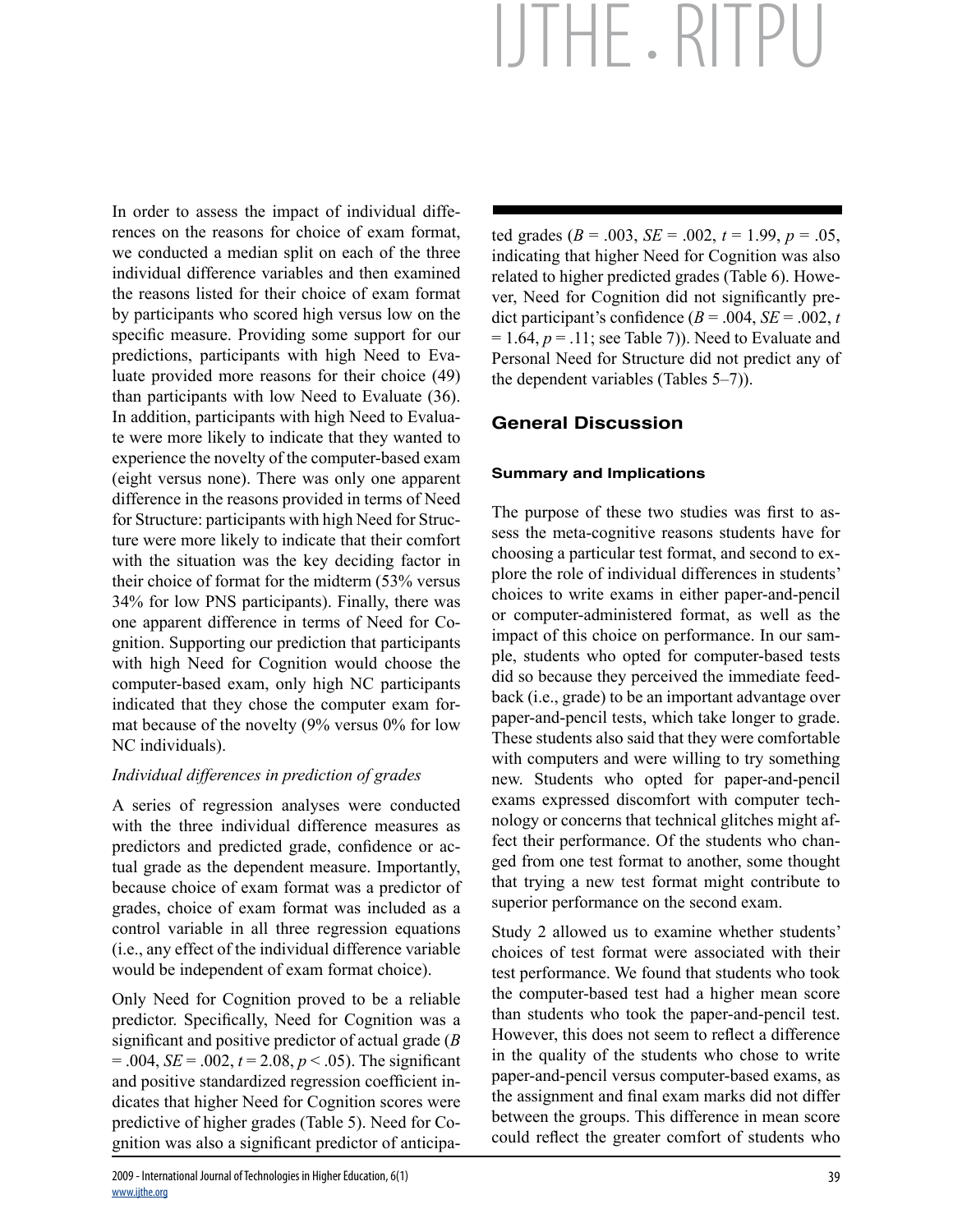wrote in the computer-based environment. There are a number of possible explanations for this. It is clear from both studies that students who wrote the paper-and-pencil version were uncomfortable with a computer-based approach, and many indicated that they did not trust computers. We might assume that the opposite was true for students who preferred computer-based tests. This comfort may have resulted in less anxiety and better overall performance. This may help explain why some studies found a computer-based advantage in terms of grades.

The results of Study 2 on individual differences as a predictor of exam format choice are intriguing. As we predicted, Need for Cognition predicted the choice of test format. Specifically, people with high Need for Cognition were more likely to indicate that they had chosen a computer-based exam for novelty reasons. In addition, Need for Cognition predicted test performance. Although not specifically predicted, this result is unsurprising, as previous work has shown a weak but significant association between grades and Need for Cognition (Cacioppo et al., 1984) as well as self-efficacy, grade point average (GPA) and Need for Cognition (Elias & Loomis, 2002). This further reinforces our supposition that people with high Need for Cognition are more comfortable with novel situations, and may therefore perform better overall. One noteworthy finding from our research is that one of the primary and consistent reasons participants gave for choosing computer-based testing was comfort with and faith in the reliability of computers.

#### **Unanswered Questions and Future Directions**

As with any study, there are some questions that remain unanswered. First, the applicability of our results to a general population is questionable as we assessed only students in an accounting course. However, this is the group who will be targeted with the most online testing in future (e.g., GMA, GRE). A second more minor limitation is that in Study 1 we asked students to provide their reasons for choosing a test format only after their second exam. It would have been better to ask this question after each exam, which may have resulted in a greater number of reasons provided. Nonetheless, the diversity of reasons given suggests that this methodological issue did not have a significant negative impact on results.

Nonetheless, these unanswered questions, as well as the above-mentioned issue of the generalizability of second-year accounting students provide fruitful ground for future research. Although we feel that our results on the role of meta-cognitions and individual differences in choice of test taking format and performance are intriguing, there are many directions that remain to be explored.

Overall, the two studies reported here suggest that concerns about computer-based testing may be unnecessary. As people become more comfortable with this test taking format, there may be little or no performance decrement. In fact, some people (such as those with high Need for Cognition or who enjoy novelty) may actually find that their performance is enhanced when they take computerized tests. Thus, one direction for future study would be to assess the general population's comfort level with computers. Indeed, as long as the material is held constant across test-taking modalities, and as long as people trust the computer, there is no reason for computerbased testing not to be more widely used.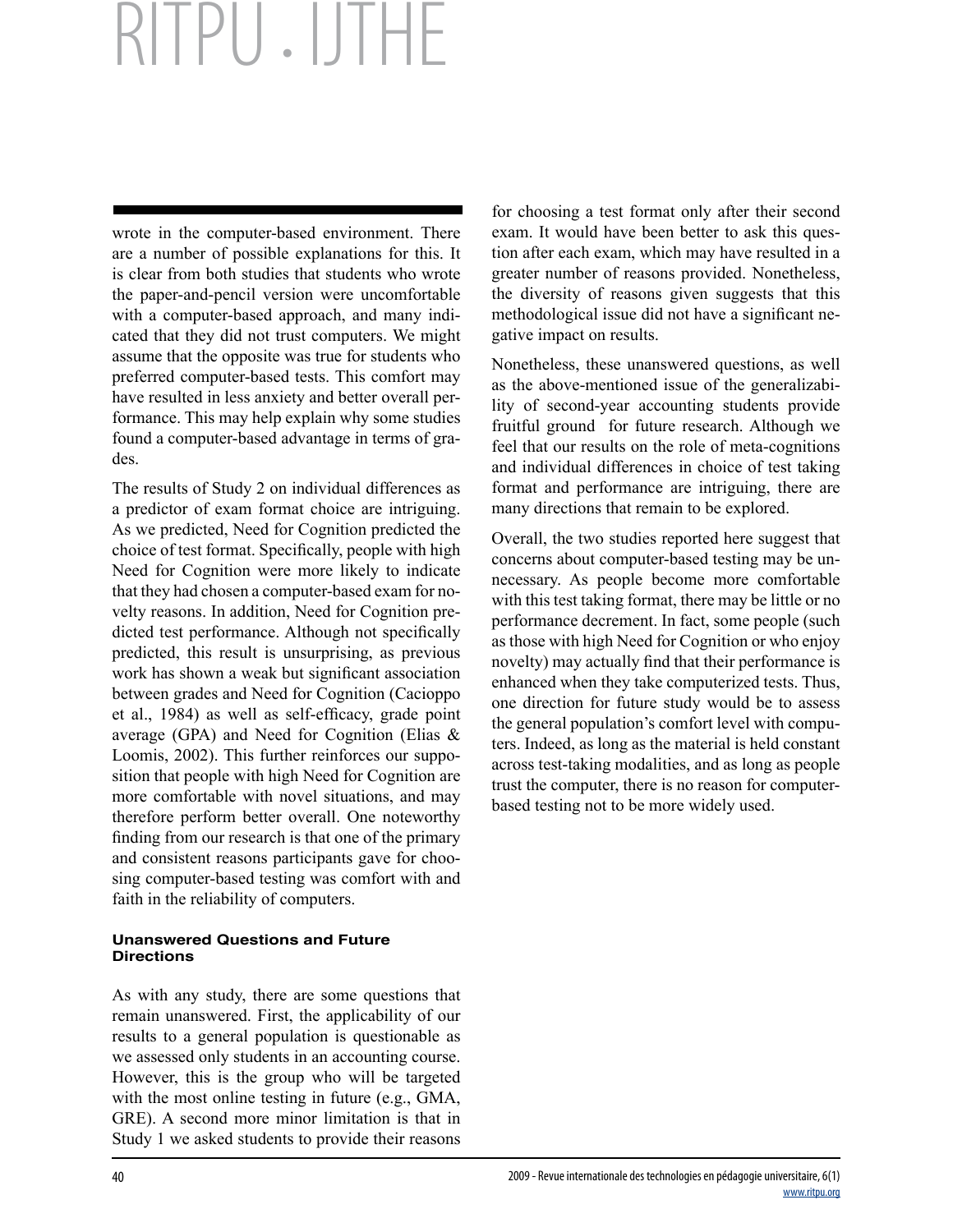## **Table 1:** Number and percentage of respondents who indicated specific reasons for their choice for Exam 1 by paper-and-pencil versus computer: Study 1.

|                                 | <b>P&amp;P</b>      |                          | Computer      |            |
|---------------------------------|---------------------|--------------------------|---------------|------------|
| Reason                          | Number <sup>a</sup> | Percentageb              | <b>Number</b> | Percentage |
| More comfortable/familiar       | 33                  | 37%                      | 10            | 14%        |
| Dislike computers               | 21                  | 24%                      |               |            |
| Easier to follow                | 6                   | 7%                       | 7             | 10%        |
| Can do hand calculations        | 13                  | 16%                      |               |            |
| Can make changes                | 5                   | 6%                       |               |            |
| <b>Concern with Tech issues</b> | 18                  | 20%                      |               |            |
| Access to computer room         | 7                   | 8%                       |               |            |
| Concerns about marking          | 3                   | 4%                       |               |            |
| Less stress                     |                     | 1%                       | 3             | 4%         |
| Preparation for future          |                     | $\overline{\phantom{0}}$ | 7             | 10%        |
| Opportunity to cheat            |                     | $\overline{\phantom{0}}$ |               | 1%         |
| Immediacy of grades             |                     |                          | 40            | 55%        |
| Novelty                         |                     |                          | 30            | 40%        |

 $a =$  of 89 paper-and-pencil respondents and 73 computer respondents;

b = percentage rounded; percentages do not add up to 100 as some respondent provided more than one reason.

### **Table 2:** Number and percentage of respondents who indicated specific reasons for their choice for Exam 1 by paper-and-pencil versus computer: Study 2.

|                                 | <b>P&amp;P</b>      |                          | Computer            |            |
|---------------------------------|---------------------|--------------------------|---------------------|------------|
| Reason                          | Number <sup>3</sup> | Percentage               | Number <sup>b</sup> | Percentage |
| More comfortable/familiar       | 24                  | 48%                      | 9                   | 52%        |
| Dislike computers               |                     | 2%                       |                     |            |
| Easier to follow                | 5                   | 10%                      |                     | 10%        |
| Can do hand calculations        | 6                   | 12%                      |                     |            |
| Can make changes                | 6                   | 12%                      |                     |            |
| <b>Concern with Tech issues</b> |                     | 14%                      |                     |            |
| Access to computer room         | 2                   | 4%                       |                     | 5%         |
| Concerns about marking          |                     | $\overline{\phantom{a}}$ |                     | ۰          |
| Less stress                     |                     | 2%                       |                     |            |
| Preparation for future          |                     | $\overline{\phantom{0}}$ | າ                   | 10%        |
| Immediacy of grades             |                     | $\overline{\phantom{0}}$ | 9                   | 42%        |
| Novelty                         |                     | -                        | 3                   | 15%        |

 $a =$  of 48 paper-and-pencil respondents and 21 computer respondents

b = percentage rounded; percentages do not add up to 100 as some respondents provided more than one reason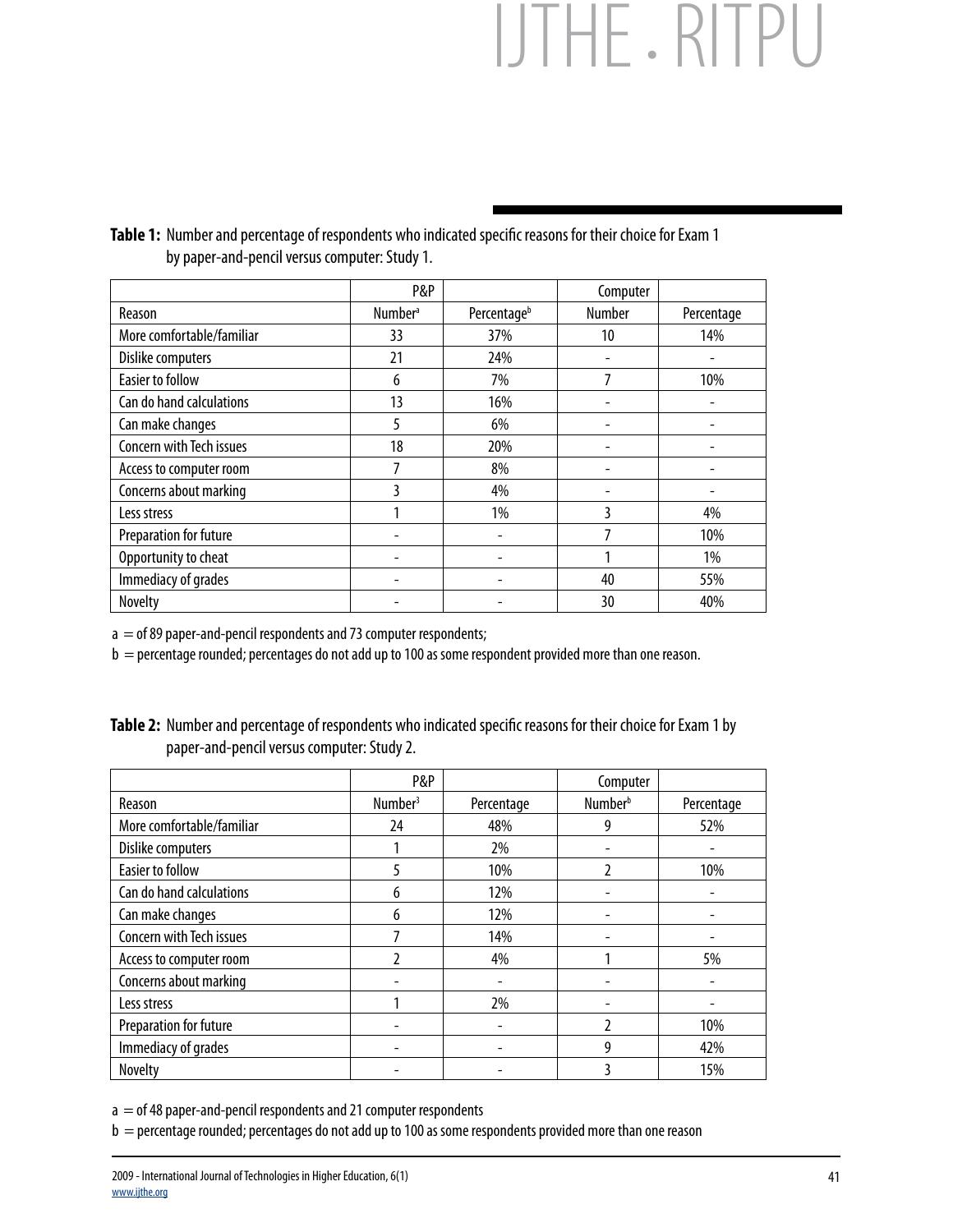|  | Table 3: Correlations among predictors and outcome variables: Study 2 |  |
|--|-----------------------------------------------------------------------|--|
|  |                                                                       |  |

|                         | Need for<br>Structure | Need to<br>Evaluate | Need for<br>Cognition | Gender | Exam<br>Choice | Actual<br>Grade | Predicted<br>Grade | Grade<br>Confidence |
|-------------------------|-----------------------|---------------------|-----------------------|--------|----------------|-----------------|--------------------|---------------------|
| Need for                | 1.00                  |                     |                       |        |                |                 |                    |                     |
| Structure               |                       |                     |                       |        |                |                 |                    |                     |
| Need to Evaluate        | .12                   | 1.00                |                       |        |                |                 |                    |                     |
| Need for<br>Cognition   | .18                   | $.32*$              | 1.00                  |        |                |                 |                    |                     |
| Gender                  | .09                   | .26                 | .22                   | .1.00  |                |                 |                    |                     |
| <b>Exam Choice</b>      | .11                   | $-.13$              | .25                   | $-.29$ | 1.00           |                 |                    |                     |
| <b>Actual Grade</b>     | $-.04$                | .01                 | $.30*$                | .00    | .20            | 1.00            |                    |                     |
| <b>Predicted Grade</b>  | $-14$                 | $-.01$              | .24                   | $-15$  | .03            | $.72***$        | 1.00               |                     |
| <b>Grade Confidence</b> | $-16$                 | .02                 | .25                   | .23    | $-.09$         | .26             | $.43***$           | 1.00                |

Note: N = 43; \*p < .05; \*\*p < .01

**Table 4:** Coefficients, significance levels, and effect size for individual differences as predictors of choice of exam format.

| Factor             | B      | SE   |         | $p =$ | Eta <sup>2</sup> |
|--------------------|--------|------|---------|-------|------------------|
| Need for Structure | .055   | .065 | 0.84    | .31   | .02              |
| Need to Evaluate   | $-114$ | .131 | $-0.87$ | .75   | .02              |
| Need for Cognition | .014   | .007 | 2.19    | .04   | .12              |
|                    |        |      |         |       |                  |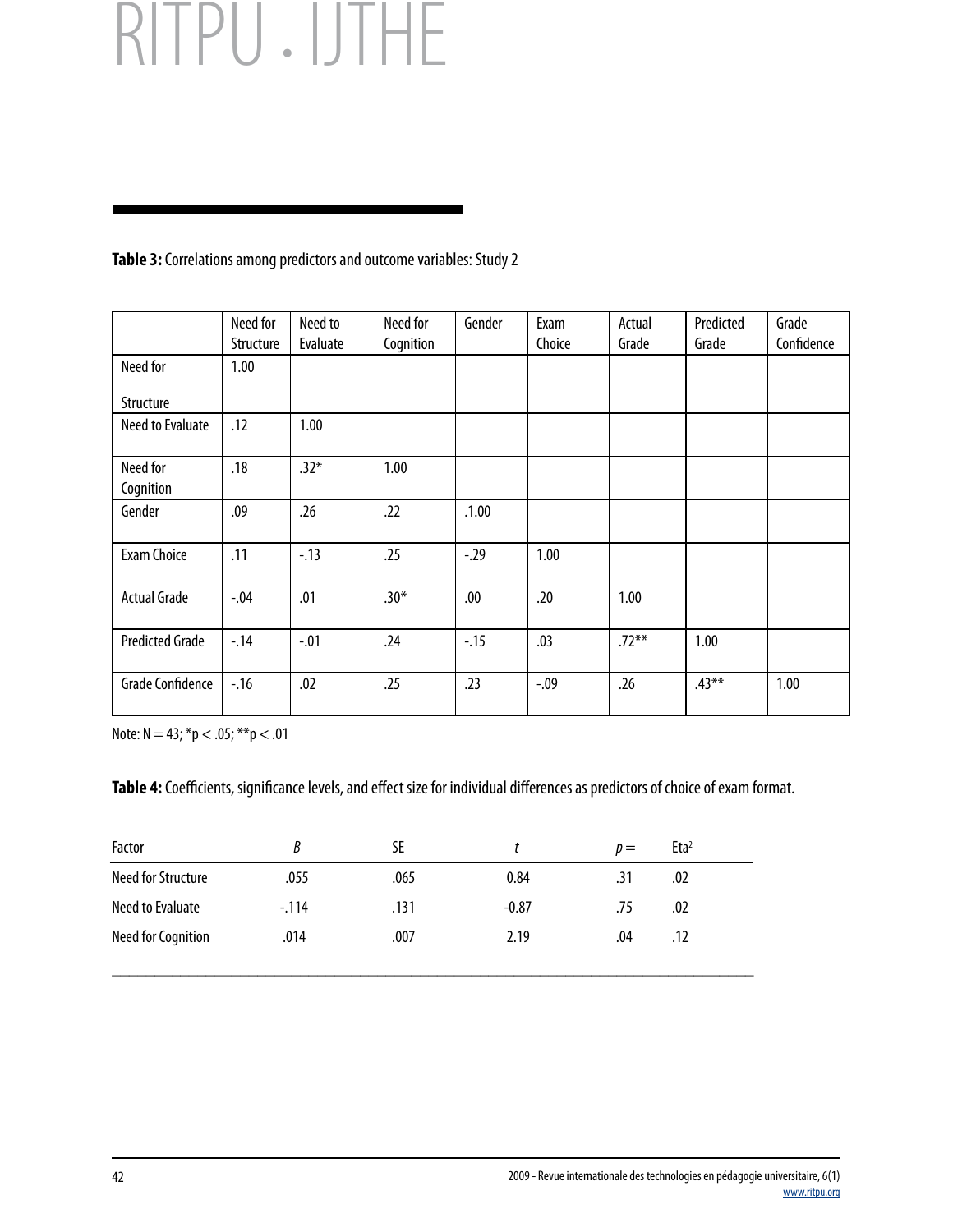**Table 5:** Coefficients, significance levels and effect size for individual differences as predictors of actual grade.

| Factor             |         | SE   |         | $p =$ | Eta <sup>2</sup> |  |
|--------------------|---------|------|---------|-------|------------------|--|
| Need for Structure | $-.007$ | .017 | $-0.39$ | .70   | .00              |  |
| Need to Evaluate   | $-.020$ | .032 | $-0.64$ | .52   | .01              |  |
| Need for Cognition | .004    | .002 | 2.08    | .04   | .11              |  |
|                    |         |      |         |       |                  |  |

**Table 6:** Coefficients, significance levels and effect size for individual differences affecting grade predictions.

| Factor             | В       | SE   |         | $n =$ | Eta <sup>2</sup> |
|--------------------|---------|------|---------|-------|------------------|
| Need for Structure | $-.017$ | .016 | $-1.03$ | .31   | .03              |
| Need to Evaluate   | $-.009$ | .030 | $-0.32$ | .75   | .00              |
| Need for Cognition | .003    | .002 | 1.99    | .05   | .10              |
|                    |         |      |         |       |                  |

**Table 7:** Coefficients, significance levels and effect size individual differences as predictors of confidence in grade.

| Factor             | В       | SE.  |         | $\mathbf{D} =$ | Eta <sup>2</sup> |
|--------------------|---------|------|---------|----------------|------------------|
| Need for Structure | $-.033$ | .022 | $-1.46$ | .15            | .06              |
| Need to Evaluate   | $-.021$ | .041 | $-0.51$ | .61            | .01              |
| Need for Cognition | .004    | .002 | 1.64    | .11            | .07              |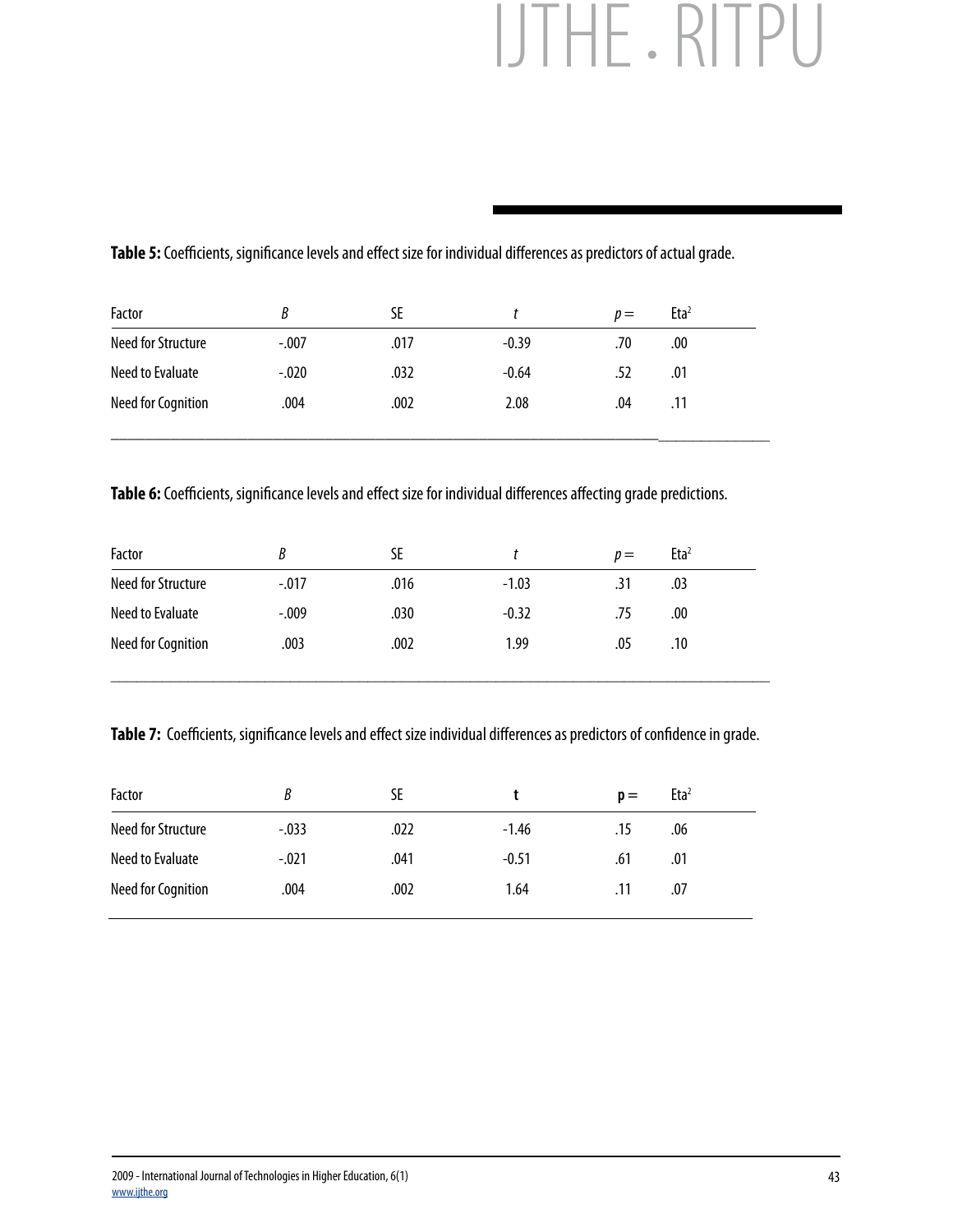## **References**

- Anderson, N. (2003). Applicant and recruiter reactions to new technology in selection: A critical review and agenda for future research. *International Journal of Selection and Assessment*, *11*, 121-136.
- Baird, W. E., & Silvern, S. B. (1992). Computer learning and appropriate testing: A first step in validity assessment. *Journal of Research on Computing in Education, 25,* 18-28.
- Bocij, P., & Greasley, A. (1999). Can computer-based testing achieve quality and efficiency in assessment? *International Journal of Educational Technology, 1*, 1-16.
- Bugbee, A. C., Jr. (1996). The equivalence of paperand-pencil and computer-based testing. *Journal of Research on Computing in Education, 28,* 282-290.
- Bugbee, A. C., Jr., & Bernt, F. M. (1990). Testing by computer: Findings in six years of use 1982-1988. *Journal of Research on Computing in Education, 23,* 87-101.
- Cacioppo, J. T., Petty, R. E., & Kao, C. F. (1984). The efficient assessment of need for cognition. *Journal of Personality Assessment, 48*, 306-307.
- Chalhoub-Deville, M., & Deville, C. (1999). Computer adaptive testing in second language contexts.*Annual Review of Applied Linguistics, 19*, 273-299
- Chapelle, C. A. (2001). *Computer application in second language acquisition*. Cambridge, UK: Cambridge University Press.
- Elias, S. M., & Loomis, R. J. (2002). Utilizing need for cognition and perceived self-efficacy to predict academic performance. *Journal of Applied Social Psychology, 32*, 1687-1702.
- Flavell, J. H. (1979). Metacognition and cognitive monitoring: A new area of cognitive-developmental inquiry. *American Psychologist, 34*, 906-911.
- Gershon,R.C.,&Bergstrom,B.(1991,April).*Individual differences in computer adaptive testing: Anxiety, computer literacy, and satisfaction*. Paper presented at the Annual Meeting of the National Council on Measurement in Education, San Francisco, CA.
- Glowacki, M. L., McFadden, A. C., & Price, B. J. (1995, November). *Developing computerized tests for classroom teachers: A pilot study*. Paper presented at theAnnual Meeting of the Mid-South Educational Research Asssociation, Biloxi, MS. (ERIC Document Reproduction Service No. ED391471). Retrieved from Education Resources Information Center [ERIC] Web site: http://www.eric.ed.gov
- Green, B. F., Bock, R. D., Humphreys, L. G., Linn, R. L., & Reckase, M. D. (1984). Technical guidelines for assessing computerized adaptive tests. *Journal of Educational Measurement, 21,* 347-360.
- Hacker, D. J. (1998). Definitions and empirical foundations. In D. J. Hacker, J. Dunlosky, & A. C. Graesser (Eds.), *Metacognition in educational theory and practice* (pp. 1-24)*.* Mahwah, NJ: Lawrence Erlbaum Associates.
- Jarvis, W. B. G., & Petty, R. E. (1996). The need to evaluate. *Journal of Personality and Social Psychology, 70*, 172-194.
- Lee, M. (1995, November 13). Technology (A special report): In the classroom – Examined Options. True or false: Standardized tests can be easily put on computers. *Wall Street Journal* (Eastern ed.), p. R26.
- Leone, C., Modglin, K., & Wallace. H. M. (1999). The need for closure and the need for structure: Interrelationships, correlates, and outcomes. *Journal of Psychology, 133*, 553-562.
- Maki,R.H.,&Berry,S.L.(1984).Metacomprehensionof text material. *Journal of Experimental Psychology: Learning, Memory, and Cognition, 10*, 663-679.
- Merritt, J. (2003, December 29). Why the folks at ETS flunked the course: A tech-savvy rival service will soon be giving B-school applicants their GMATs. *Business Week,* p. 48.
- Neuberg, S. L., & Newsome, J. T. (1993). Personal need for structure: Individual differences in the desire for simple structure. *Journal of Personality and Social Psychology, 65,* 113-131.
- Oakes, D. R. (1999). Institutes moving to computerized exams. *National Underwriter*, *103*, 42.